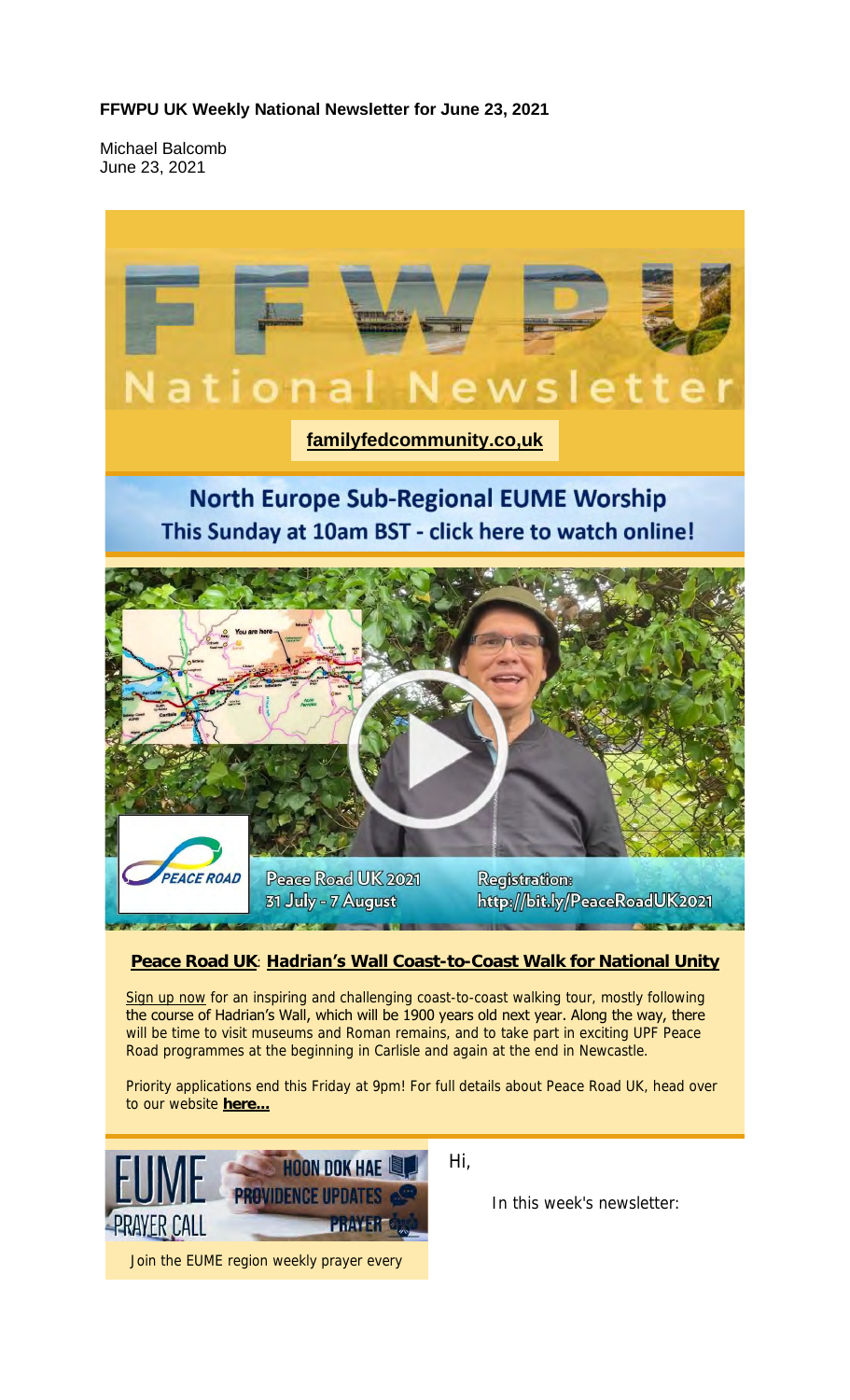#### Wednesday at 7pm UK time **here...**



Find out what's been happening across our EUME region **here...**

**iPeaceTV News** Catch up on the international news from iPeaceTV in Korea **here...**



**Now Recruiting: Director of Education**

Do you have the ambition and ability to coordinate a number of exciting educational projects for the Family Federation?

Application deadline: Friday 16th July

**View More**



**\*UPDATE\* Annual Gathering Festival 2021** Now Recruiting: Director of Education **Live Broadcast: Peace Festival - You Are Heaven's Joy** Nordic Spring Session #5 **Save the Date: Inspiring Intercultural Blessing** UK HARP Summer Workshop **True Mother's Recent Speeches** True Peace Magazine - June 2021 Edition **How Can I Contact My Community Leaders?** Featured Book: 'As A Peace-Loving Global Citizen'

# **\*UPDATE\* Annual Gathering**

**View More**



**Festival - You Are Heaven's Joy**

**View More**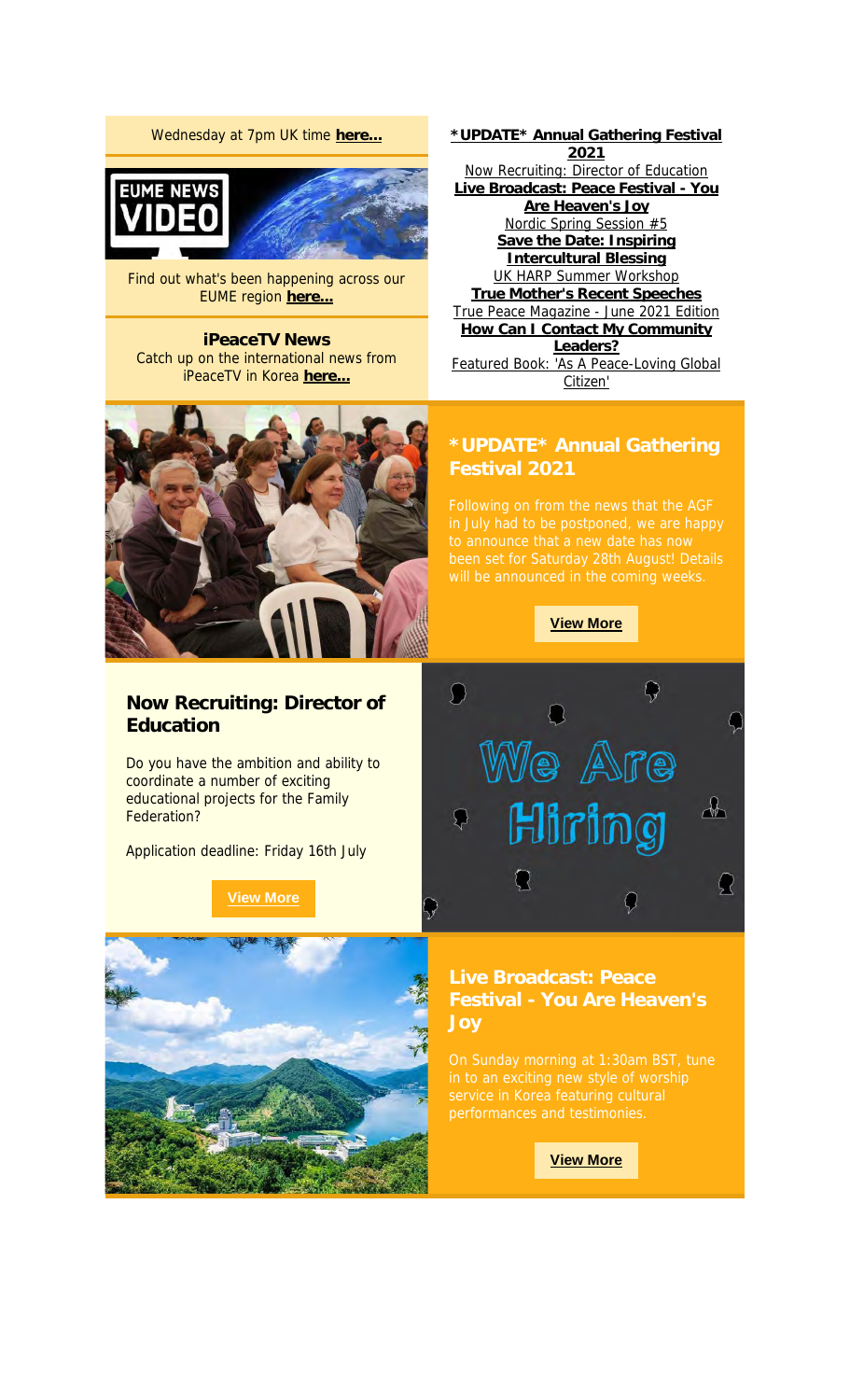#### **Nordic Spring Session #5**

The final Nordic Spring Session will feature special guest speakers from Korea! Monika and Bokjin will share testimonies about their mission in the Cheon Jeong Gung palace, right next to True Mother.

### **View More**



# **Intercultural Blessing**



#### **UK HARP Summer Workshop**

Registration is officially open! The dates for the workshop have been pushed back by one day so that it now ends on the day of the Annual Gathering Festival. If you're interested in staffing on this workshop, you can apply **here...**

#### **View More**





**View More**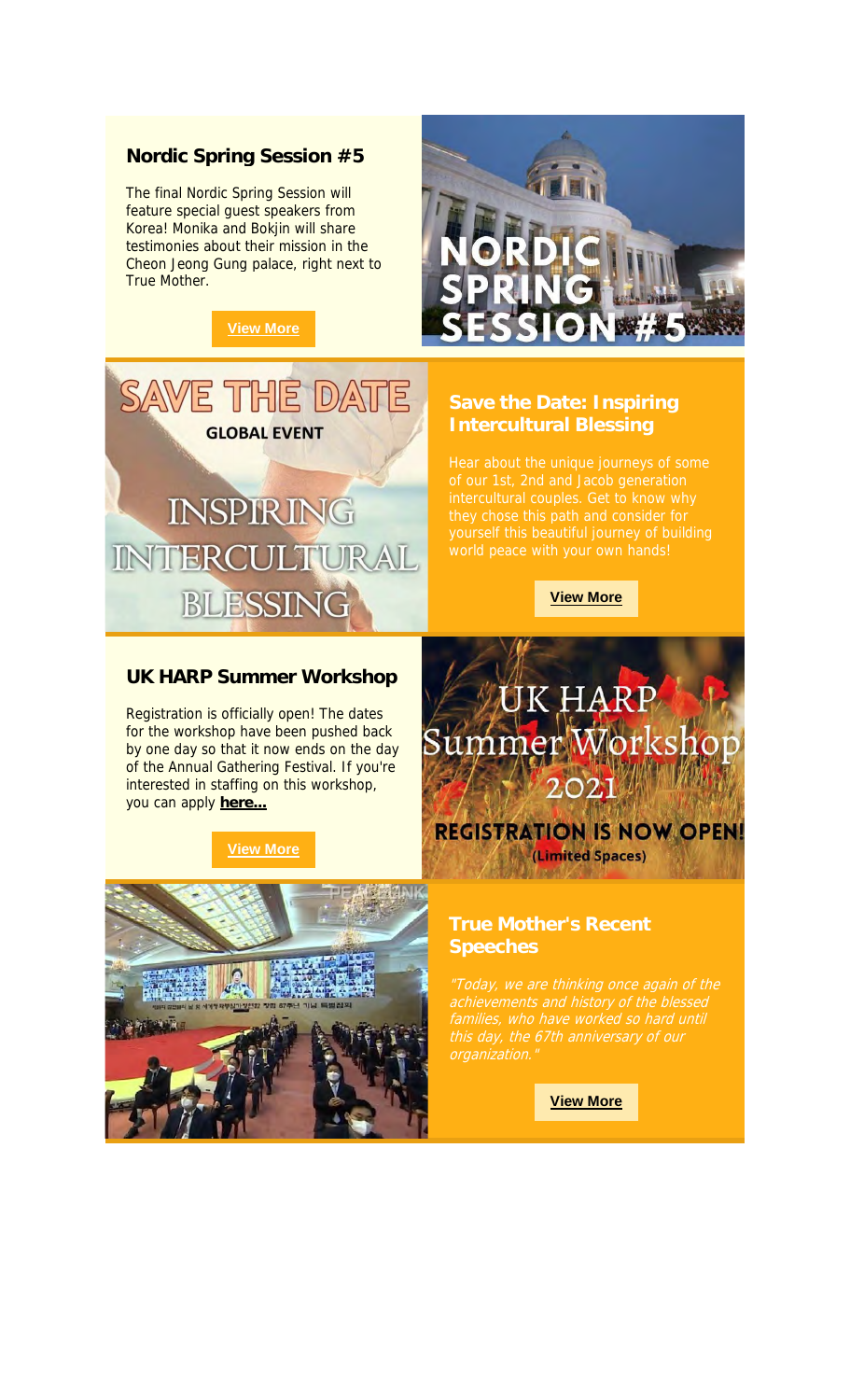#### **True Peace Magazine - June 2021 Edition**

True Parents' message featured in this issue:

> • Proclamations of True Parents' Ultimate Unity





**View More**



### **FEATURED BOOK: 'As A Peace-Loving Global Citizen'**

Part 7 Chapter 5 - read by Henry Masters:

**"Master of the Seas and the Future of the World"**

The audiobook is now available for streaming through Spotify, Apple Podcasts and Google Podcasts, as read by the late Henry Masters.

**Listen Now**



**Blessed Family Department Publication:** Loving, Living Words by Susan Crosthwaite

### **| Upcoming Events |**

Please click on the title of the event(s) that you are interested in for further details:

**North Europe Sub-Regional Worship** Sunday 27th June